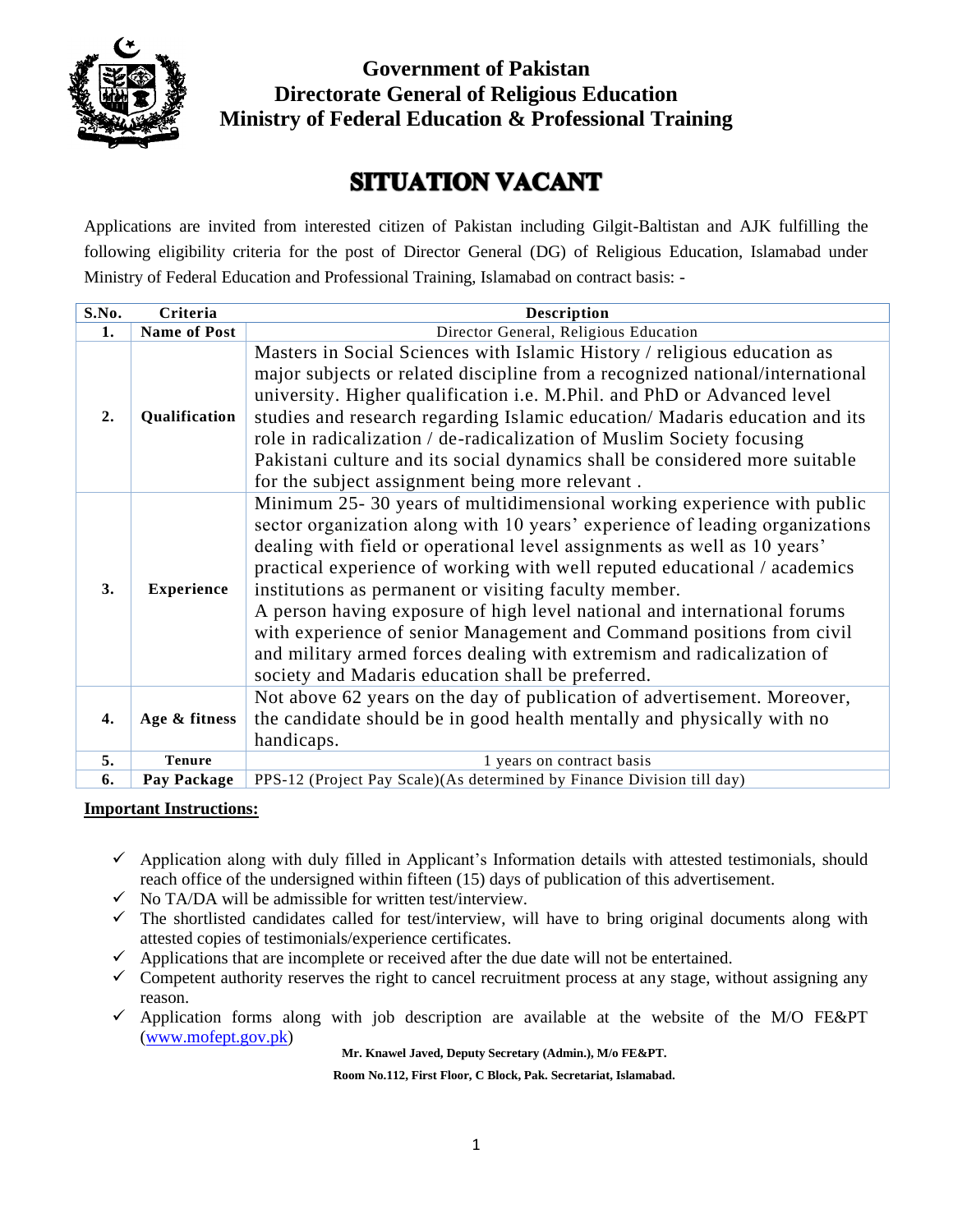## **Government of Pakistan Directorate General of Religious Education, Islamabad Ministry of Federal Education and Professional Training**

#### **Applicants Information Performa for DG DGRE (PPS12)**

Photograph of candidate

|  | 1. Name of Applicant: |
|--|-----------------------|
|--|-----------------------|

- 2. Father's Name
- 3. Date of Birth:
- *4.* Age*: date of receipt of applications)*
- 5. CNIC No:
- 6. Domicile (District/Province) `
- 7. Postal Address:
- 8. Permanent Address:
- 9. Nationality:
- 10. Phone/Cell No.:
- 11. Email ID:
- 12. Qualification: *(Including highest degree)*

| Degree | University | Year |
|--------|------------|------|
|        |            |      |
| iii    |            |      |

- 13. Other academic honors /achievements
- *14.* Professional Experience of working at operational level *command positions.*
- *15.* Professional Experience of working
- *16.* with educational institutions *(in detail)*
- 17. Experience in organizing conferences

as well as participation in international conferences as speaker. (If any)